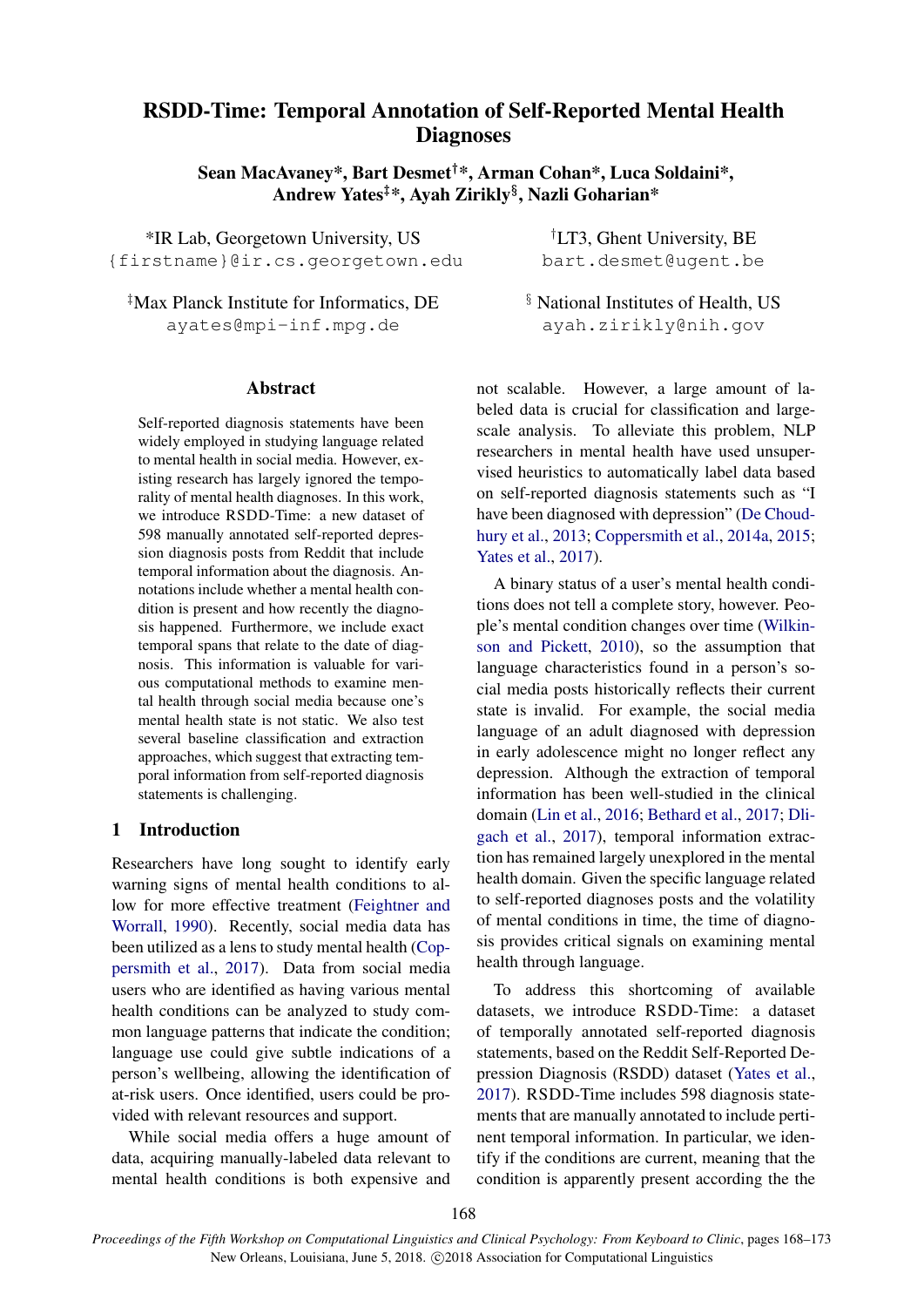self-reported diagnosis post. Next, we identify how recently a particular diagnosis has occurred. We refer to these as *condition state* and *diagnosis recency*, respectively. Furthermore, we identify the time expressions that relate to the diagnosis, if provided.

In summary, our contributions are: *(i)* We explain the necessity of temporal considerations when working with self-reported diagnoses. *(ii)* We release a dataset of annotations for 598 selfreported depression diagnoses. *(iii)* We provide and analyze baseline classification and extraction results.

Related work Public social media has become a lens through which mental health can be studied as it provides a public narration of user activities and behaviors (Conway and O'Connor, 2016). Understanding and identifying mental health conditions in social media (e.g., Twitter and Reddit) has been widely studied (De Choudhury et al., 2013; Coppersmith et al., 2014b; De Choudhury and De, 2014; Mitchell et al., 2015; Gkotsis et al., 2016; Yates et al., 2017). To obtain ground truth knowledge for mental health conditions, researchers have used crowdsourced surveys and heuristics such as self-disclosure of a diagnosis (De Choudhury et al., 2013; Tsugawa et al., 2015). The latter approach uses high-precision patterns such as "I was diagnosed with depression." Only statements claiming an actual diagnosis are considered because people sometimes use phrases such as "I am depressed" casually. In these works, individuals self-reporting a depression diagnoses are presumed to be depressed. Although the automated approaches have yielded far more users with depression than user surveys (tens of thousands, rather than hundreds), there is no indication of whether or not the diagnosis was recent, or if the conditions are still present. In this work, we address this by presenting manual annotations of nearly 600 self-reported diagnosis posts. This dataset is valuable because it allows researchers to train and test systems that automatically determine diagnosis recency and condition state information.

## 2 Data

For the study of temporal aspects of self-reported diagnoses, we develop an annotation scheme<sup>1</sup> and

apply it to a set of 598 diagnosis posts randomly sampled from the Reddit Self-Reported Depression Diagnosis (RSDD) dataset (Yates et al., 2017). In the annotation environment, the diagnosis match is presented with a context of 300 characters on either side. A window of 150 characters on either side was too narrow, and having the whole post as context made annotation too slow, and rarely provided additional information.

Annotation scheme Two kinds of text spans are annotated: diagnoses (e.g., "I was diagnosed") and time expressions that are relevant to the diagnosis (e.g., "two years ago"). On diagnosis spans, the following attributes are marked:

• Diagnosis recency determines when the diagnosis occurred (not the onset of the condition). Six categorical labels are used: very recently (up to 2 months ago), more than 2 months but up to 1 year ago, more than 1 year but up to 3 years ago, more than 3 years ago, *unspecified* (when there is no indication), and *unspecified but not recent* (when the context indicates that the diagnosis happened in the past, yet there is insufficient information to assign it to the first four labels).

• For condition state, the annotator assesses the context for indications of whether the diagnosed condition is still current or past. The latter includes cases where it is reported to be fully under control through medication. We use a fivepoint scale (*current, probably current, unknown, probably past* and *past*). This can be mapped to a three-point scale for coarse-grained prediction (i.e. moving *probable* categories to the center or the extremes).

• When a diagnosis is presented as uncertain or incorrect, we mark it as diagnosis in doubt. This can be because the diagnosis is put into question by the poster (e.g., "I was diagnosed with depression before they changed it to ADHD"), or it was later revised.

• Occasionally, incorrect diagnosis matches are found in RSDD. These are marked as false positive. This includes diagnoses for conditions other than depression or self-diagnosis that occur in block quotes from other posts. False positive posts are not included in the analyses below.

Time expressions indicating the time of diagnosis are marked similarly to the TIMEX3 specification (Pustejovsky et al., 2005), with the additional

<sup>&</sup>lt;sup>1</sup>Available at https://github.com/ Georgetown-IR-Lab/RSDD-Time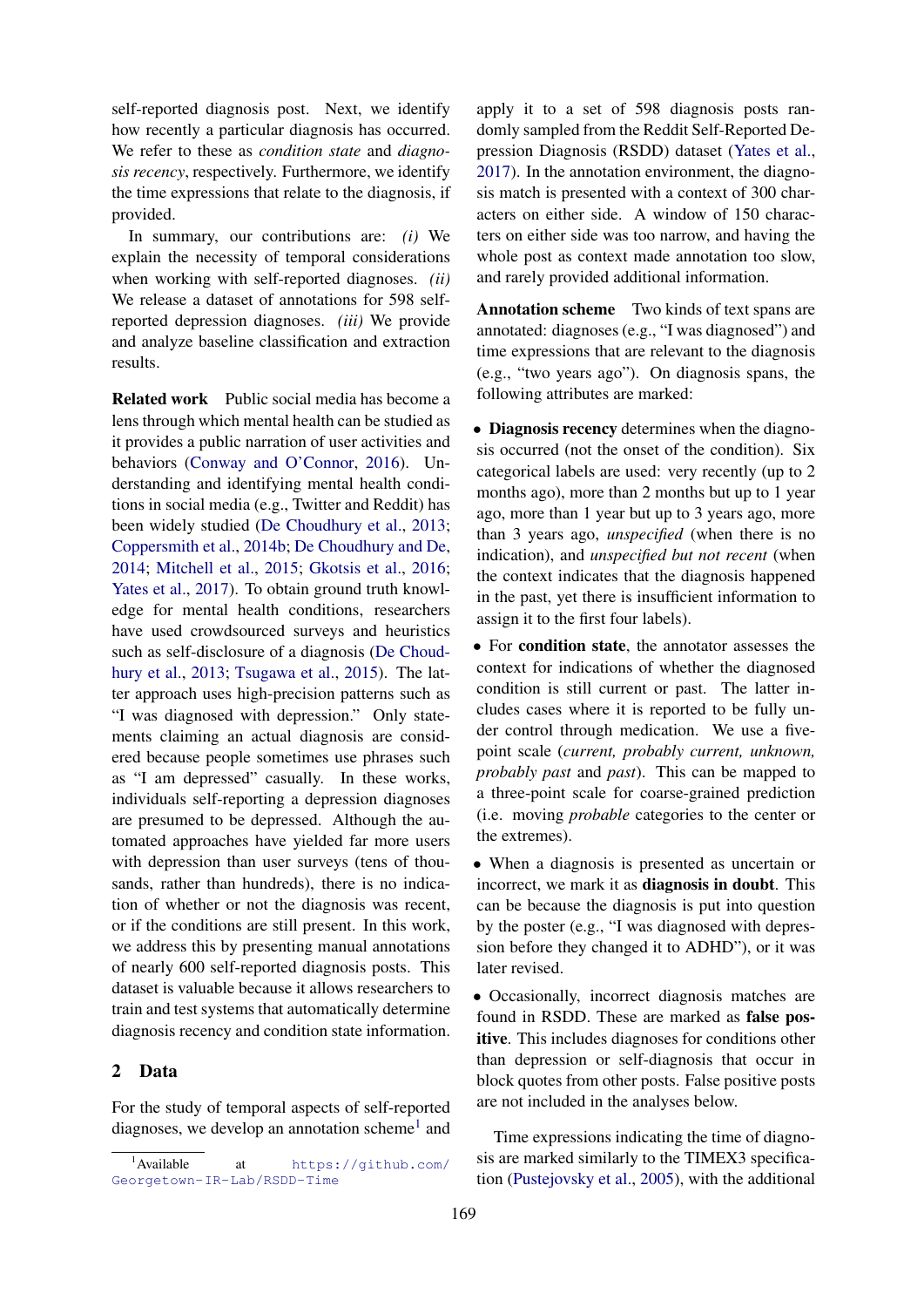| Span      | <b>Attribute</b>   | $\%$ | $\kappa$ |
|-----------|--------------------|------|----------|
| diagnosis | false positive     | 0.97 | 0.43     |
|           | diagnosis in doubt | 0.97 | 0.22     |
|           | condition state    | 0.52 | 0.41     |
|           | diagnosis recency  | 0.66 | 0.64     |
| time      | explicit           | 0.91 | 0.81     |
|           | inferable from age | 0.93 | 0.82     |

Table 1: Inter-annotator agreement by average pairwise agreement (%) and weighted Cohen's kappa  $(\kappa)$ .

support for ages, years in school, and references to other temporal anchors. Because of these additions, we also annotate prepositions pertaining to the temporal expression when present (e.g., 'at 14', 'in 2004'). Each span also has an indication of how their associated diagnosis can be assigned to one of the *diagnosis recency* labels. Explicit time expressions allow immediate assignment given the post date (e.g., yesterday, last August, in 2006). If the recency can be inferred assuming a poster's age at post time is known, it is inferable from age (e.g., at 17, in high school). A poster's age could be established using mentions by the author, or estimated with automatic age prediction.

Inter-annotator agreement After an initial annotation round with 4 annotators that allowed for the scheme and guidelines to be improved, the entire dataset was annotated by 6 total annotators with each post being at least double annotated; disagreements were resolved by a third annotator where necessary. We report pairwise interannotator agreement in Table 1. Cohen's kappa is linearly weighted for ordinal categories (*condition state* and *diagnosis recency*).

Agreement on false positives and doubtful diagnoses is low. For future analyses that focus on detecting potential misdiagnoses, further study would be required to improve agreement, but it is tangential to the focus on temporal analysis in this study.

Estimating the state of a condition is inherently ambiguous, but agreement is moderate at 0.41 weighted kappa. The five-point scale can be backed off to a three-point scale, e.g. by collapsing the three middle categories into *don't know*. Pairwise percent agreement then improves from 0.52 to 0.68. The recency of a diagnosis can be established with substantial agreement ( $\kappa = 0.64$ ). Time expression attributes can be annotated with almost perfect agreement.

| <b>Attribute</b>  | <b>Count</b>                                                                                               |
|-------------------|------------------------------------------------------------------------------------------------------------|
| false positive    | 25 out of 598                                                                                              |
|                   | diagnosis in doubt 16 out of remaining 573                                                                 |
| condition state   | current $(254)$ , prob. current $(64)$ ,<br>unknown $(225)$ , prob. past $(29)$ , past $(26)$              |
| diagnosis recency | unspec. $(232)$ , unspec. but past $(176)$ ,<br>recent $(27)$ , $>2m-1y(37)$ ,<br>$>1y-3y(29)$ , $>3y(97)$ |
| time expression   | explicit $(144)$ , inferable from age $(101)$ ,<br>non-inferable $(47)$ , n/a $(306)$                      |

Table 2: Attribute counts in the RSDD-Time dataset.



Figure 1: Incidence and interaction of *condition state* (columns) and *diagnosis recency* (colors).

Availability The annotation data and annotation guidelines are available at https://github. com/Georgetown-IR-Lab/RSDD-Time. The raw post text is available from the RSDD dataset via a data usage agreement (details available at http://ir.cs.georgetown.edu/ resources/rsdd.html).

## 3 Corpus analysis

Counts for each attribute are presented in Table 2. Figure 1 shows the incidence and interaction between *condition state* and *diagnosis recency* in our dataset. About half the cases have a *condition state* that is current, but interestingly, there are also many cases (55) where the diagnosis relates (at least probably) to the past. There is also a large number of cases (225) where it is not clear from the post whether the condition is current or not. This further shows that many self-reported diagnosis statements may not be current, which could make a dataset noisy, depending on the objective. For *diagnosis recency*, we observe that the majority of diagnosis times are either unspecified or happened in the unspecified past. For 245 cases, however, the *diagnosis recency* can be inferred from the post, usually because there is an explicit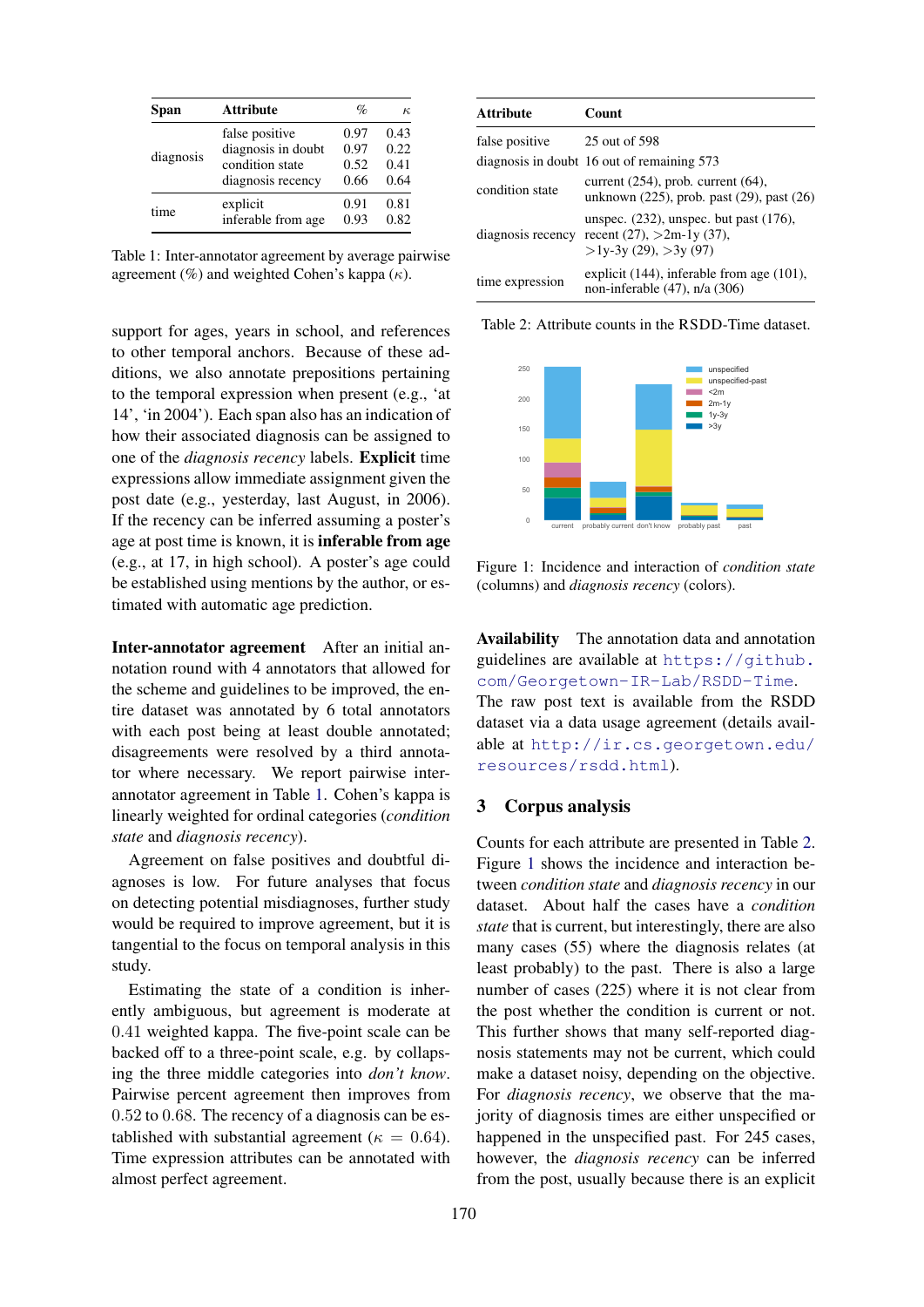time expression (59% of cases), or by inferencing from age  $(41\%)$ . Next, we investigate the interaction between *condition state* and *diagnosis recency*. We particularly observe that the majority of past conditions (rightmost two columns) are also associated with a *diagnosis recency* of more than 3 years ago or of an unspecified past. On the other hand, many current conditions (leftmost column) have an unspecified diagnosis time. This is expected because individuals who specifically indicate that their condition is not current also tend to specify when they have been first diagnosed, whereas individuals with current conditions may not mention their time of diagnosis.

## 4 Experiments

To gain a better understanding of the data and provide baselines for future work to automatically perform this annotation, we explore methods for attribute classification for *diagnosis recency* and *condition state*, and rule-based diagnosis time extraction. We split the data into a training dataset (399 posts) and a testing dataset (199 posts). We make this train/test split available for future work in the data release. For our experiments, we then disregard posts that are labeled as *false positive* (yielding 385 posts for training and 188 for testing), and we only consider text in the context window with which the annotator was presented.

# 4.1 Diagnosis recency and condition state classification

We train several models to classify *diagnosis recency* and *condition state*. In each we use basic bag-of-character-ngrams features. Character ngrams of length 2-5 (inclusive) are considered, and weighted using *tf-idf*. For labels, we use the combined classes described in Section 2. To account for class imbalance, samples are weighed by the inverse frequency of their category in the training set.

We compare three models: logistic regression, a linear-kernel Support Vector Machine (SVM), and Gradient-Boosted ensemble Trees (GBT) (Chen and Guestrin, 2016). The logistic regression and SVM models are  $\ell_2$  normalized, and the GBT models are trained with a maximum tree depth of 3 to avoid overfitting.

We present results in Table 3. The GBT method performs best for *diagnosis recency* classification, and logistic regression performs best for *condition*

|               | <b>Diagnosis Recency</b> |      |                             | <b>Condition State</b> |      |      |
|---------------|--------------------------|------|-----------------------------|------------------------|------|------|
|               |                          | R    | F1                          | P                      | R    | F1   |
| Logistic Reg. |                          |      | $0.47$ $0.35$ $0.37$ $0.45$ |                        | 0.45 | 0.44 |
| Linear SVM    | 0.23                     | 0.23 | 0.21                        | 0.68                   | 0.40 | 0.40 |
| <b>GBT</b>    | 0.56                     | 0.42 | 0.46                        | 0.35                   | 0.38 | 0.36 |

Table 3: Macro-averaged classification results for *diagnosis recency* and *condition state* using *tf-idf* vectorized features for various baseline models.

*state* classification. This difference could be due to differences in performance because of skew. The *condition state* data is more skewed, with *current* and *don't know* accounting for almost 80% of the labels.

#### 4.2 Time expression classification

To automatically extract time expressions, we use the rule-based SUTime library (Chang and Manning, 2012). Because diagnoses often include an age or year in school rather than an absolute time, we added rules specifically to capture these time expressions. The rules were manually generated by examining the training data, and will be released alongside the annotations.

RSDD-Time temporal expression annotations are only concerned with time expressions that relate to the diagnosis, whereas SUTime extracts all temporal expressions in a given text. We use a simple heuristic to resolve this issue: simply choose the time expression closest to the post's diagnosis by character distance. In the case of a tie, the heuristic arbitrarily selects the leftmost expression. This heuristic will improve precision by eliminating many unnecessary temporal expressions, but has the potential to reduce precision by eliminating some correct expressions that are not the closest to the diagnosis.

Results for temporal extraction are given in Table 4. Notice that custom age rules greatly improve the recall of the system. The experiment also shows that the *closest* heuristic improves precision at the expense of recall (both with and without the age rules). Overall, the best results in terms of F1 score are achieved using both the *closest* heuristic and the age rules. A more sophisticated algorithm could be developed to increase the candidate expression set (to improve recall), and better predict which temporal expressions likely correspond to the diagnosis (to improve precision).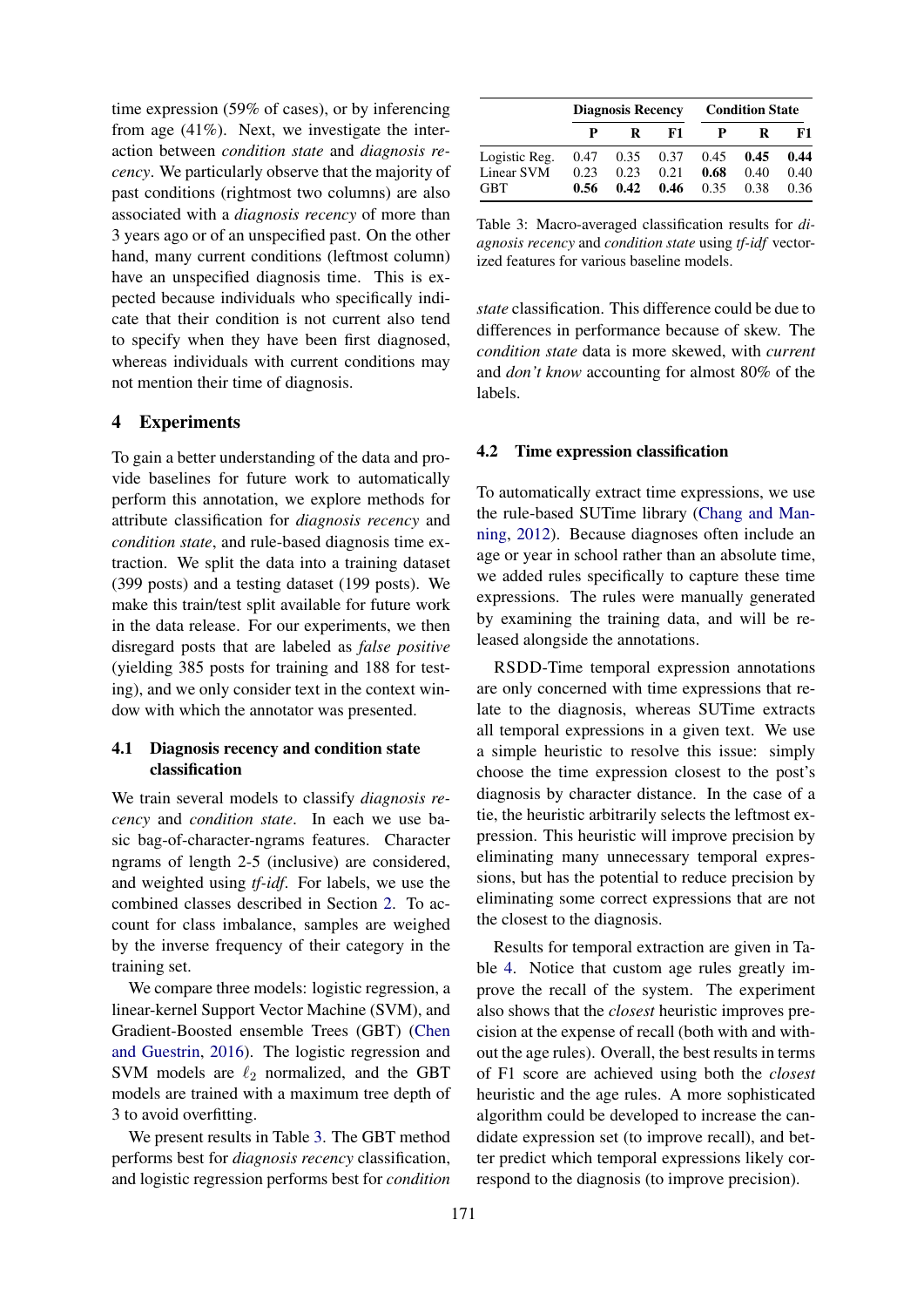|                                 | P    | R    | F1   |
|---------------------------------|------|------|------|
| <b>SUTime</b>                   | 0.17 | 0.59 | 0.26 |
| + age rules                     | 0.20 | 0.81 | 0.32 |
| + closest heuristic             | 0.33 | 0.51 | 0.40 |
| + closest heuristic + age rules | 0.44 | 0.69 | 0.53 |

Table 4: Results using SUTime, with additional rules for predicting age expressions and when limiting the candidate expression set using the *closest* heuristic.

## 5 Conclusion

In this paper, we explained the importance of temporal considerations when working with language related to mental health conditions. We introduced RSDD-Time, a novel dataset of manually annotated self-reported depression diagnosis posts from Reddit. Our dataset includes extensive temporal information about the diagnosis, including when the diagnosis occurred, whether the condition is still current, and exact temporal spans. Using RSDD-Time, we applied rule-based and machine learning methods to automatically extract these temporal cues and predict temporal aspects of a diagnosis. While encouraging, the experiments and dataset allow much room for further exploration.

#### References

- Steven Bethard, Guergana Savova, Martha Palmer, and James Pustejovsky. 2017. Semeval-2017 task 12: Clinical tempeval. In *Proceedings of the 11th International Workshop on Semantic Evaluation (SemEval-2017)*, pages 565–572, Vancouver, Canada. Association for Computational Linguistics.
- Angel X Chang and Christopher D Manning. 2012. SUTime: A library for recognizing and normalizing time expressions. In *LREC*, volume 2012, pages 3735–3740.
- Tianqi Chen and Carlos Guestrin. 2016. Xgboost: A scalable tree boosting system. In *Proceedings of the 22nd acm sigkdd international conference on knowledge discovery and data mining*, pages 785–794. ACM.
- Mike Conway and Daniel O'Connor. 2016. Social media, big data, and mental health: current advances and ethical implications. *Current opinion in psychology*, 9:77–82.
- Glen Coppersmith, Mark Dredze, and Craig Harman. 2014a. Quantifying mental health signals in twitter. In *Proceedings of the Workshop on Computational Linguistics and Clinical Psychology: From Linguistic Signal to Clinical Reality*, pages 51–60.
- Glen Coppersmith, Mark Dredze, Craig Harman, and Kristy Hollingshead. 2015. From adhd to sad: Analyzing the language of mental health on twitter through self-reported diagnoses. In *Proceedings of the 2nd Workshop on Computational Linguistics and Clinical Psychology: From Linguistic Signal to Clinical Reality*, pages 1–10.
- Glen Coppersmith, Craig Harman, and Mark Dredze. 2014b. Measuring post traumatic stress disorder in twitter. In *ICWSM*.
- Glen Coppersmith, Casey Hilland, Ophir Frieder, and Ryan Leary. 2017. Scalable mental health analysis in the clinical whitespace via natural language processing. In *Biomedical & Health Informatics (BHI), 2017 IEEE EMBS International Conference on*, pages 393–396. IEEE.
- Munmun De Choudhury and Sushovan De. 2014. Mental health discourse on reddit: Self-disclosure, social support, and anonymity. In *ICWSM*.
- Munmun De Choudhury, Michael Gamon, Scott Counts, and Eric Horvitz. 2013. Predicting depression via social media. In *ICWSM*.
- Dmitriy Dligach, Timothy Miller, Chen Lin, Steven Bethard, and Guergana Savova. 2017. Neural temporal relation extraction. In *Proceedings of the 15th Conference of the European Chapter of the Association for Computational Linguistics: Volume 2, Short Papers*, pages 746–751, Valencia, Spain. Association for Computational Linguistics.
- John W Feightner and Graham Worrall. 1990. Early detection of depression by primary care physicians. *CMAJ: Canadian Medical Association Journal*, 142(11):1215.
- George Gkotsis, Anika Oellrich, Tim Hubbard, Richard Dobson, Maria Liakata, Sumithra Velupillai, and Rina Dutta. 2016. The language of mental health problems in social media. In *Proceedings of the Third Workshop on Computational Linguistics and Clinical Psychology*, pages 63–73, San Diego, CA, USA. Association for Computational Linguistics.
- Chen Lin, Timothy Miller, Dmitriy Dligach, Steven Bethard, and Guergana Savova. 2016. Improving temporal relation extraction with training instance augmentation. In *Proceedings of the 15th Workshop on Biomedical Natural Language Processing*, pages 108–113, Berlin, Germany. Association for Computational Linguistics.
- Margaret Mitchell, Kristy Hollingshead, and Glen Coppersmith. 2015. Quantifying the language of schizophrenia in social media. In *Proceedings of the 2nd workshop on Computational linguistics and clinical psychology: From linguistic signal to clinical reality*, pages 11–20.